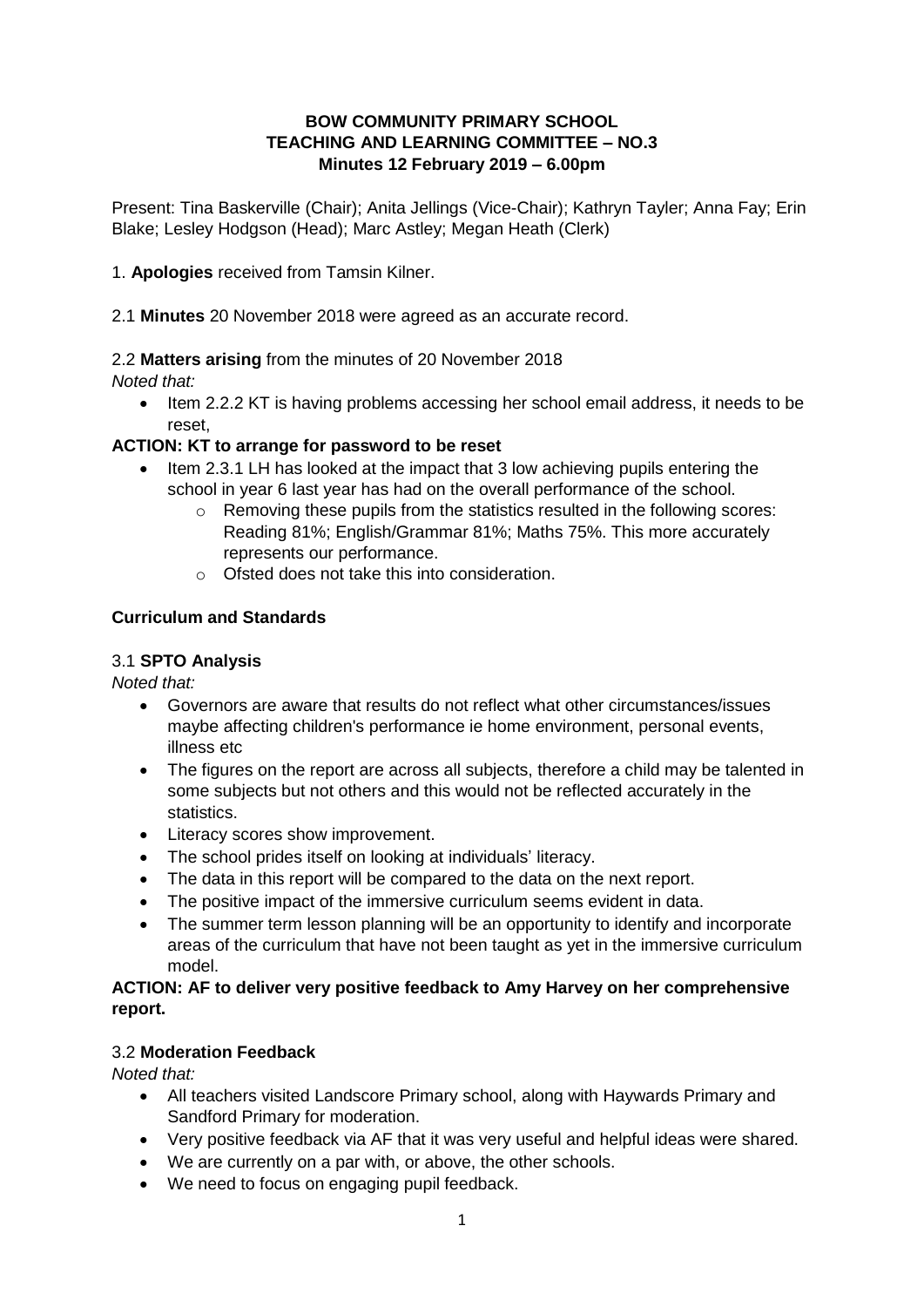- Chris Johnston has been invited to work with Landscore Primary School to demonstrate his approach to teaching literacy, a member of Landscore will come and work with him at Bow.
- Another visit is to be arranged with the same schools later this year.

#### 3.3 **Maths**

*Noted that:*

- A governor visit focusing on Maths is planned for this term.
- It was useful to look at the SPTO report prior to the visit for information.

#### 3.4 **Religious Education Policy**

*Noted that:*

• This policy needs to be reviewed by the staff in their regular meeting.

#### **Inclusion**

#### 4.1 **Safeguarding Audit Report and Action Plan**

*Noted that:*

- Audit was completed by AJ and LH in November 2018.
- Safeguarding Action Plan developed (copy to be emailed to TB by LH as she was unable to attend the Audit meeting)
- Action plan identifies a need for guidance to be developed for all Governors to monitor Safeguarding practice in school during every visit. (could be added to new Governor Monitoring Form).
- We investigated if key staff/SLT need training in Devon Early Help offer and use of Right for Children. The training that LH attended through the CLC was pointed out by the Early Help Co-ordinator, Sam King, to be sufficient.
- New governors to access Early Help Awareness training and will become aware of responsibilities re safeguarding in their pending New Governor training.
- Unisex uniform advice will be introduced for the next school year. This led to a wider note that when reviewing policies, we ned to be mindful that language is gender neutral/Inclusive
- Advised to create transgender policy. Discussed as to whether we need one. Decided to review if the need arises.
- The SSRE policy is to be revised to in light of LGBT LGBT, based on government advice.

## 4.2 **AG&T Policy**

- AF (AG&T coordinator) and TB (SEND Governor) met for their annual meeting on 28.1.19. Policy is due for review.
- Although no longer a compulsory policy for schools our ethos of supporting children as 'individual and celebrate talents that each child brings to school' is reflected well within the AG&T approach.
- Few schools seem to have an AG&T policy on their website.
- The AG&T policy is due for review and it was agreed that the name, approach and guidelines would benefit from being refreshed and more reflective of the current approach to AG&T at Bow school.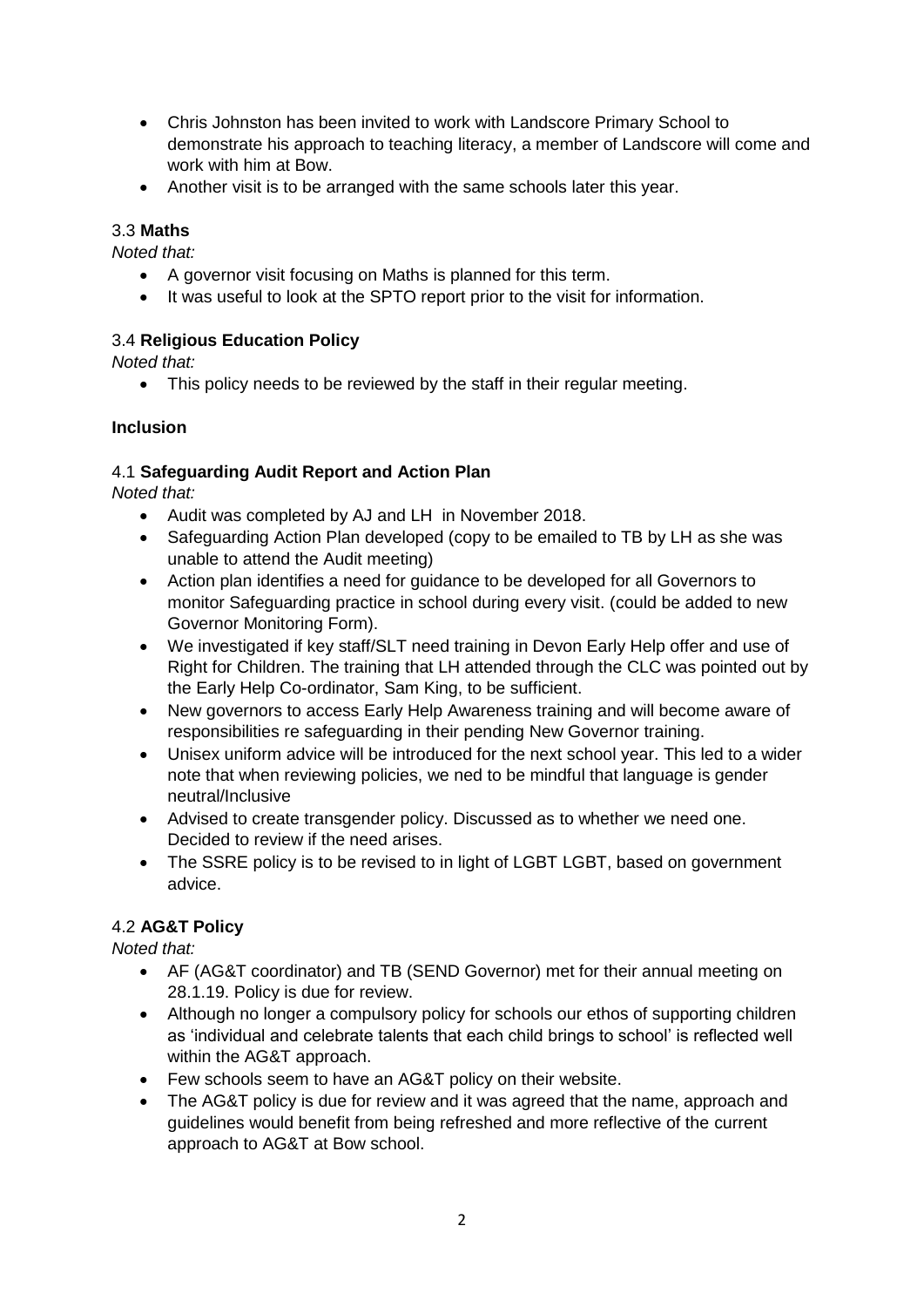• Parents can be signposted to websites such as: <http://www.potentialplusuk.org/> which is a website providing information to families of children with 'Higher Learning Potential'.

# **ACTION: AF to rebrand policy and take to staff.**

# 4.3 **Anti-bullying and Safeguarding logs**

*Noted that:*

LH and TB met before the meeting and discussed issues reported and action taken.

# 4.4.1 **Anti-Bullying Policy**

*Noted that:*

- The policy is written in an inclusive way so could tie in with LGBT and Transgender issues raised on Safeguarding audit.
- This policy has been amended and the changes have been noted at the back of the policy.

Policy proposed by TB. Seconded by AF. Agreed by all.

## 4.4.2 **Intimate Care Policy**

*Noted that:* 

• No changes to this policy.

Policy proposed by AJ. Seconded by AF. Agreed by all.

## 4.4.3 **Safe Touch/Safe Handling Policy**

 Item carried forward as staff have an external trainer attending to update them on current approaches on the non-pupil day 25.2.19.

## 4.4.4 **Child Protection and Safeguarding Policy**

 Updated information/amendments need to be made and this will go to FGB on 19.3.19.

## 4.4.5 **SEND Policy**

*Noted that:*

- Policy needs to be checked for updates.
- Termly meeting with TB and AG explored whether any children with SEND have AG&T.
- The funding of SENDCOs role to go to Resources Committee.
- SEND report from 2017 needs to be moved to the Inclusion page on school website.
- New clerk will be able to carry out other updates to website once appropriate training and access received.
- There are currently 2 Children in Care in the school. Personal education plans have been developed by AG. TB and SENDCO to monitor termly.

## **ACTION: TB to check for updates to SEND policy.**

**ACTION: LH to move 2017 SEND report from policy section of website, as the current and up to date one is on the Inclusion section.**

## **Community and Parents Links**

5.1 **Community Engagement Plan**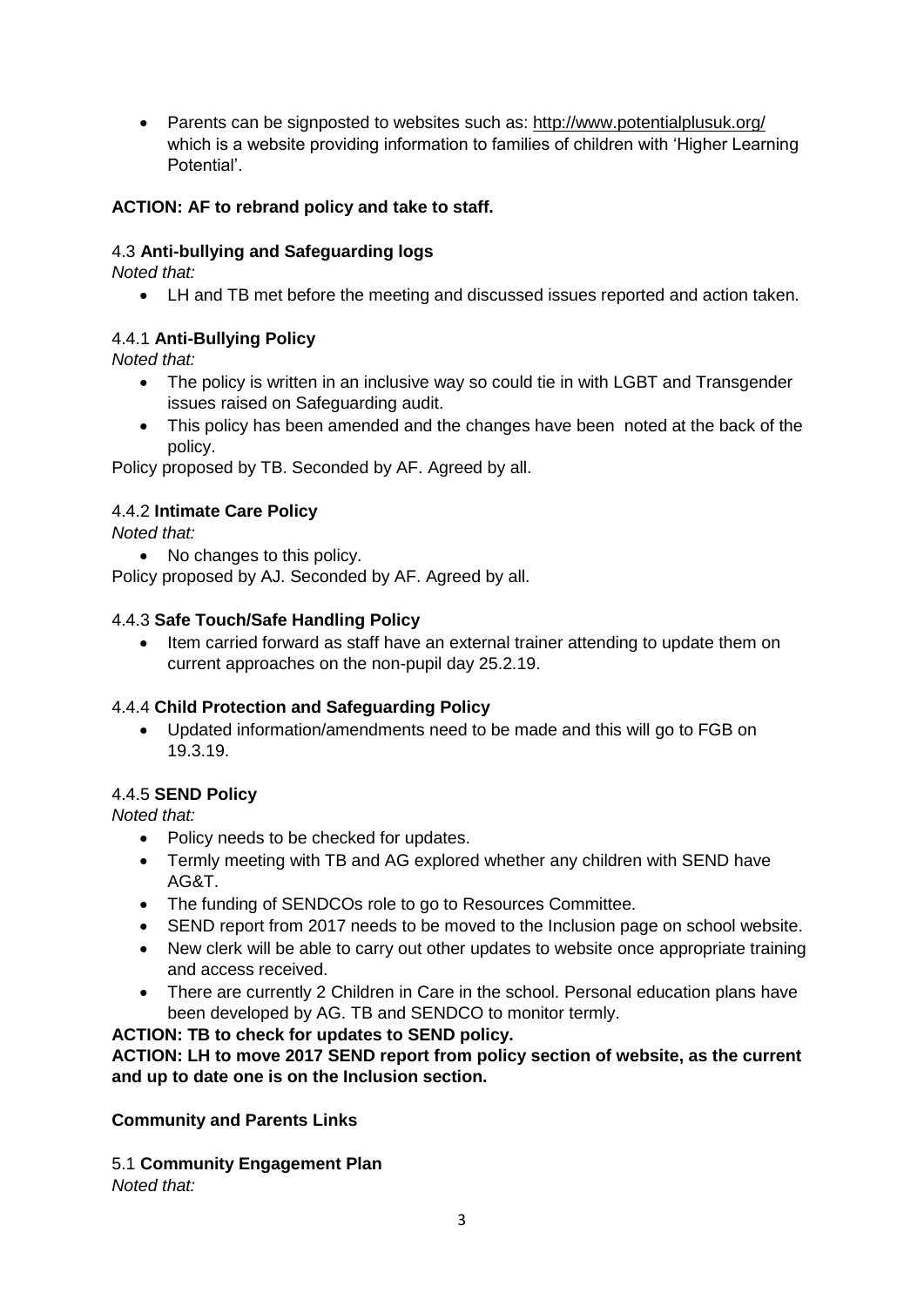- This has not be completed due to personal circumstances.
- Ensuring we had links with the community was part of the feedback from the parent questionnaire.
- Discussed what is already happening/has happened. (Including: Baby Clinic; Football teams; Productions in hall; Singing Club at Village Christmas Fair; Bow and Arrow write up; FOBS fetes)
- Suggested that we broaden out visitor assembly eg invite local business owners to talk.
- The Doctors Surgery was approached to have art from pupils displayed. They declined previously.
- Possibility of school notice board in Village Hall discussed and agreed to proceed in moving forward with this.
- Received very positive feedback from Singing Club singing in Village Hall at Christmas, hoping to do again this year.
- Idea of an open evening for the community discussed.

#### **ACTION: MA to look further into what is already happening.**

## **ACTION: Possibility of Village Hall noticeboard to be researched.**

## 5.2 **Parents Communications**

*Noted that:*

- The school is looking into improving parent communications with an electronic system/app.
- 2 options being explored.
- Potential cost £1000+/year. Potential benefits to offset costs explored.
- The Friday Flyer will continue.
- Electronic method will save paper. However, a paper copy of permission signatures will still be required for school trips, etc.
- Lunch tickets organisation will be improved. No last minute changes of menu choice will be possible. Tickets can be paid for online. Tickets can not be lost.
- Parents with no internet/smart phone access will still receive paper copies.
- Unable to trial it, will have to commit to using.
- Advantages outweigh potential issues.
- Budget line needs to be explored ?School Improvement Budget
- Aim to roll out over the next half term.
- A school has been visited using one method, another using the other method to be visited tomorrow.

## 5.3.1 **Governor Visiting Policy**

*Noted that:* 

• Not completed.

#### **ACTION: TK to explain to MA and EB how to review policies.**

## 5.3.2 **Revisions to Governor Visit Monitoring Form**

- NGA has document online outlining Governor visits which includes templates for recording visits.(sent with minutes)
- Draft visit form has been developed from this and which links with Priorities in SDP.
- Main focuses of each visit need to: SDP; Safeguarding; and Impact.
- Each visit to have a focus.